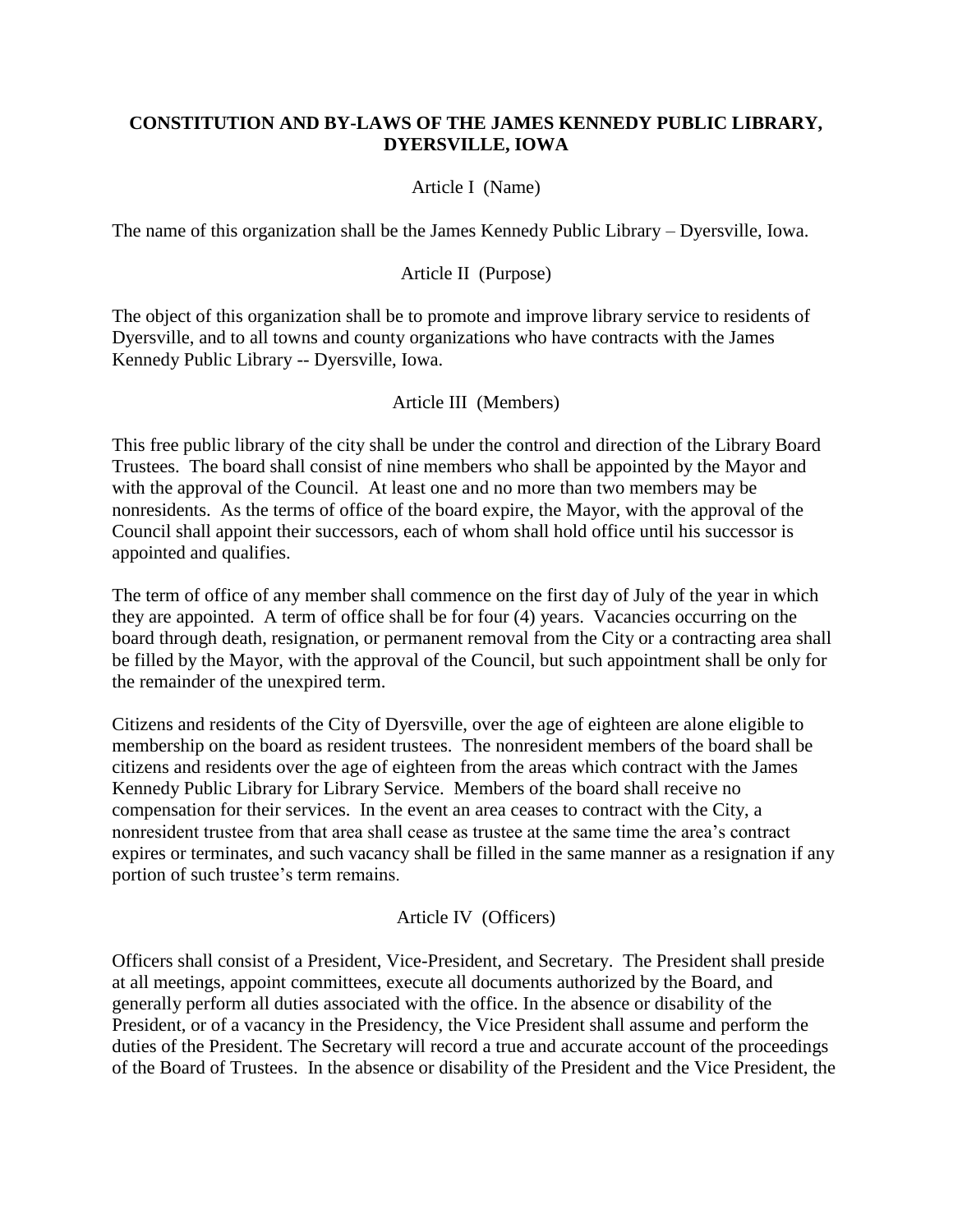Secretary shall assume the duties of the President. The President and Secretary shall sign all disbursement lists prepared by the Director.

Election of officers shall be during a special meeting to be held immediately prior to the first regular Board meeting of the fiscal year. The sole purpose of this special meeting is election of officers. The new officers will assume their duties immediately thereafter. No elective officer shall hold the same office for more than three consecutive years. In the event of the death or resignation of any officer, the Board shall choose a successor at the first meeting following the vacancy and that person shall hold office until the next regular election of officers.

# Article V (Committees)

The following are the standing committees of the Board. The Board President appoints members. Terms end in July.

# Personnel Committee:

The Personnel Committee will serve in an advisory role for the Board and be a resource for the director and staff regarding personnel issues. Functions of this committee include but are not limited to:

- Drafting and / or revising personnel policies for Board approval
- Reviewing job descriptions
- Reviewing wage and salary structure
- Responding to formal written staff grievances against the library director or when an employee appeals a decision by the library director
- Performing other duties related to personnel issues as requested by the President of the Library Board of Trustees or by the Board as a whole

# Furnishings, Art and Facility Committee:

The Furnishings, Art and Facility Committee will serve in an advisory role for the Board and be a resource for the director when recommending and reviewing issues regarding the library facility and the needs for furnishings, decorating, equipment, and technology in the library. Functions of this committee include but are not limited to:

- Reviewing and recommending solutions to facility related issues to the Library Board
- Reviewing and recommending changes in furnishings and equipment to the Library Board
- Making decisions regarding the acceptance of donated furnishings, equipment, art, and decorative items
- Approving the use of the Hoffman Display unit for other temporary displays
- Performing other duties related to library facilities and furnishing as requested by the President of the Library Board of Trustees or by the Board as a whole.

# Policy Committee:

The Policy Committee will serve in an advisory role for the Board and be a resource for the director when recommending, reviewing and / or revising library policies. Functions of this committee include but are not limited to:

• Reviewing and recommending changes in existing policies to the Library Board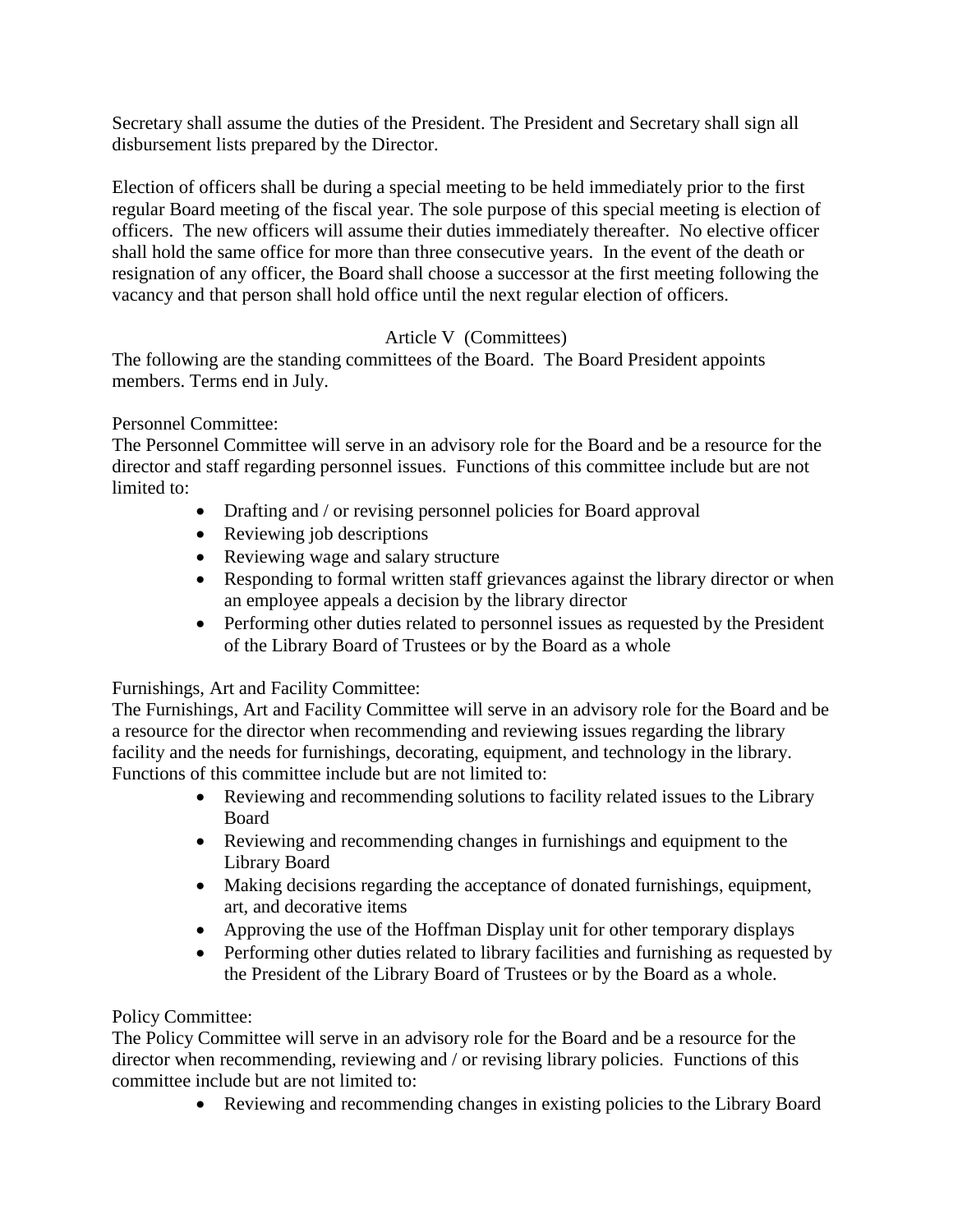- Working with the director and / or designated staff in researching and creating new policies needed by the library
- Performing other duties related to the creation, review, approval, or explanation of policies as requested by the President of the Library Board of Trustees or by the Board as a whole.

# Finance Committee:

The Finance Committee will serve in an advisory role for the Board and be a resource for the director when reviewing library finances. Functions of this committee include but are not limited to:

- Reviewing financial documents
- Working with the director and / or designated staff to create a proposed annual budget
- Performing other duties related to finance as requested by the President of the Library Board of Trustees or by the Board as a whole.

Marketing and Public Relations Committee:

The Marketing and Public Relations Committee will serve in an advisory role for the Board and be a resource for the director when marketing and publicizing the library services. Functions of this committee include but are not limited to:

- Reviewing marketing and promotional policies and plans
- Working with the library director and / or designated staff to implement marketing and public relations strategies, including special programs and activities
- Performing other duties related to marketing and public relations as requested by the President of the Library Board of Trustees or by the Board as a whole.

# Fundraising Committee:

The Fundraising Committee will serve in an advisory role for the Board and be a resource for the director when selecting, planning, and implementing fundraising activities to support the work of the library. Functions of this committee include but are not limited to:

- Working with the library director and / or designated staff to research, select, plan and implement fundraising activities
- Work with the library director and / or designated staff to identify library needs and / or services that might be enhanced by utilizing outside funding sources and fundraising
- Performing other duties related to fundraising as requested by the President of the Library Board of Trustees or by the Board as a whole.

# Article VI (Meetings)

The library board shall meet at the James Kennedy Public Library on the second Tuesday of each month. Meetings may be scheduled on alternate dates if needed. Special meetings may be called at the option of the officers. It is the responsibility of the President to set the date of the meeting, and of the Secretary to notify the members. Any member missing four consecutive meetings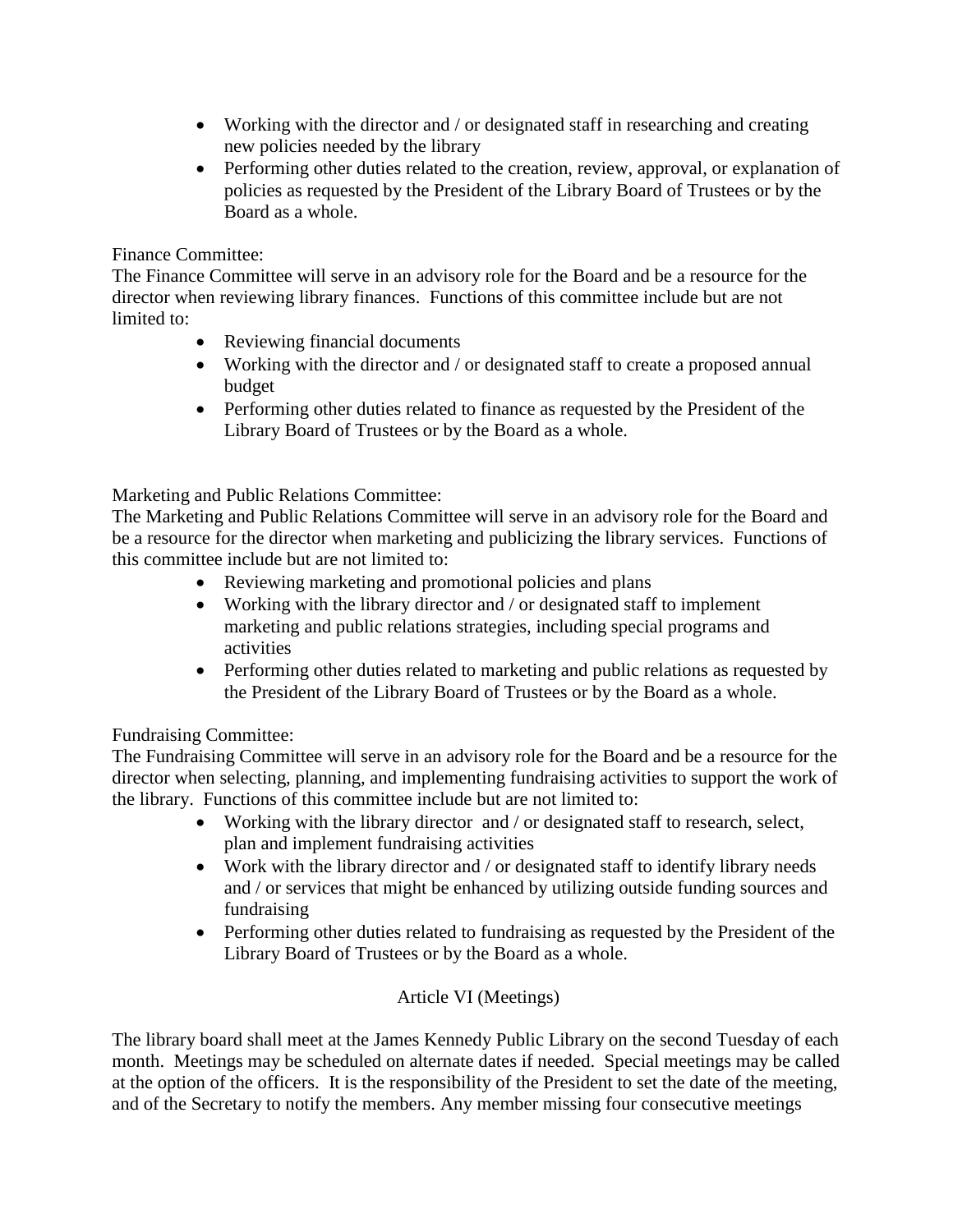without just excuse may be removed from the library board. Five members constitute a quorum. The Library director or representative shall be in attendance at all open meetings of the Board.

## Article VII (Powers)

The Board of Trustees will comply with the Iowa Code in all questions of library law and governance and will further comply with the regulations set forth in the Code of Ordinances of the City of Dyersville, Iowa. Chapter 22 of the Code of Ordinance addresses the responsibilities of the Library Board of Trustees. Further, The Library Board of Trustees shall have exclusive control of the expenditure of all portions of the municipal funds allocated for library purposes by the council, and of the expenditure of all moneys available by gift or otherwise for the erection of library buildings, and of all other money belonging to the library fund, including gifts, donations, funds raised on behalf of the library through special activities, and grants.

Article VIII (Yearly Reports)

The board of trustees shall each year make to the council a report of the year ending June  $30<sup>th</sup>$ giving a statement of the condition of the library, the number of books added thereof, the number circulated, and the amount of money expended in the maintenance thereof during such fiscal year, together with such further information as may be deemed important.

Article IX (Amendments)

These by-laws may be revised or amended at any regular meeting by a two-thirds vote, providing the proposed amendments are received by each library board member thirty days prior to the meeting.

Article X (Order of Business)

Robert's Rules of Order, revised, shall govern this association in general.

Order of Business as follows:

Agenda

Agenda Consent Calendar Correspondence and communications

**Minutes** Librarian's report Bills Budget reports Trust account reports Program reports Contract use reports Grant reports Friends of the James Kennedy Public Library reports JKPL Endowment report Old business New business